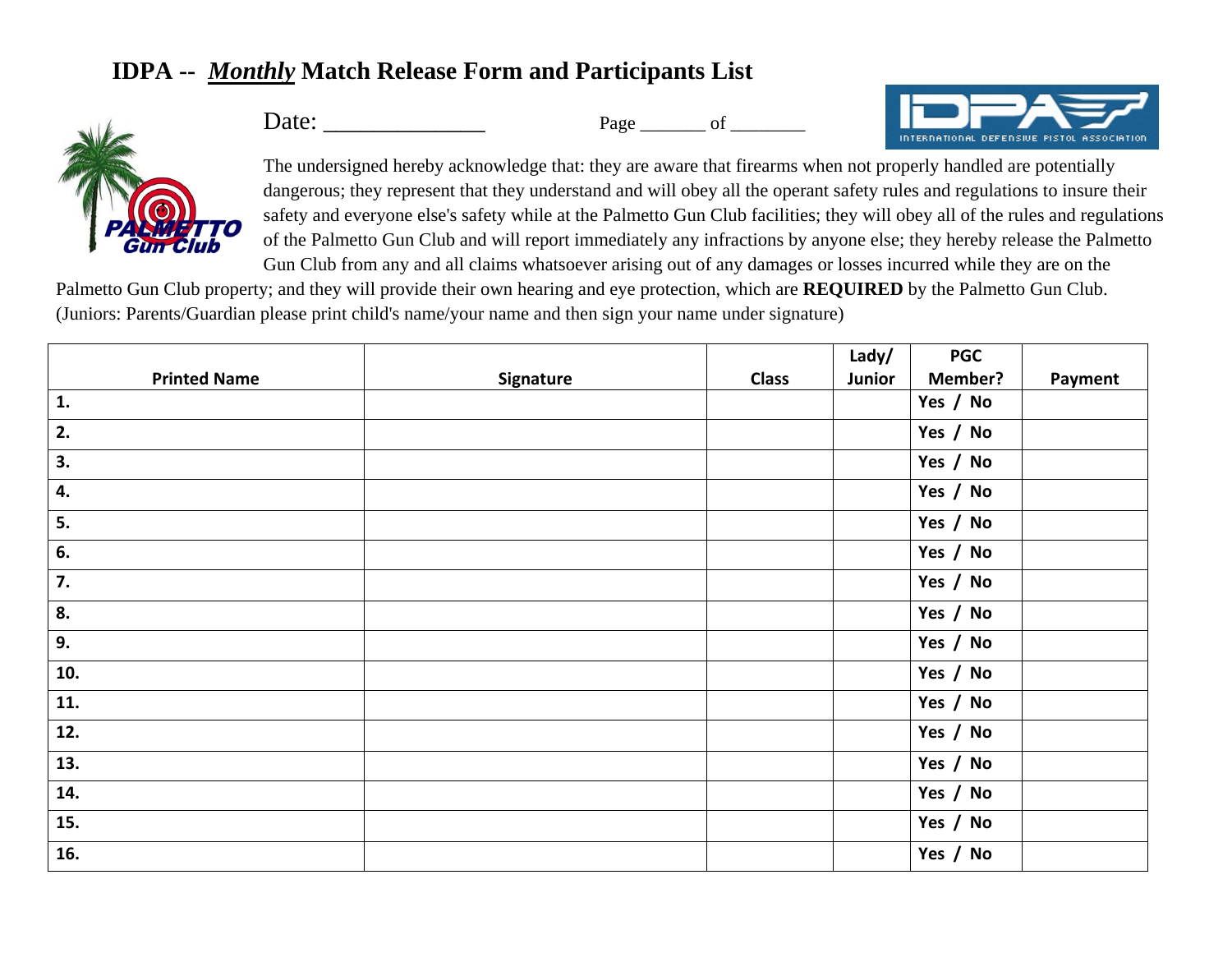## **IDPA --** *Monthly* **Match Release Form and Participants List**



Date: \_\_\_\_\_\_\_\_\_\_\_\_\_ Page \_\_\_\_\_ of \_\_\_\_\_

The undersigned hereby acknowledge that: they are aware that firearms when not properly handled are potentially dangerous; they represent that they understand and will obey all the operant safety rules and regulations to insure their safety and everyone else's safety while at the Palmetto Gun Club facilities; they will obey all of the rules and regulations of the Palmetto Gun Club and will report immediately any infractions by anyone else; they hereby release the Palmetto Gun Club from any and all claims whatsoever arising out of any damages or losses incurred while they are on the

Palmetto Gun Club property; and they will provide their own hearing and eye protection, which are **REQUIRED** by the Palmetto Gun Club. (Juniors: Parents/Guardian please print child's name/your name and then sign your name under signature)

|                     |           |              | Lady/  | <b>PGC</b>     |         |
|---------------------|-----------|--------------|--------|----------------|---------|
| <b>Printed Name</b> | Signature | <b>Class</b> | Junior | <b>Member?</b> | Payment |
| 17.                 |           |              |        | Yes / No       |         |
| 18.                 |           |              |        | Yes / No       |         |
| 19.                 |           |              |        | Yes / No       |         |
| 20.                 |           |              |        | Yes / No       |         |
| 21.                 |           |              |        | Yes / No       |         |
| 22.                 |           |              |        | Yes / No       |         |
| 23.                 |           |              |        | Yes / No       |         |
| 24.                 |           |              |        | Yes / No       |         |
| 25.                 |           |              |        | Yes / No       |         |
| 26.                 |           |              |        | Yes / No       |         |
| 27.                 |           |              |        | Yes / No       |         |
| 28.                 |           |              |        | Yes / No       |         |
| 29.                 |           |              |        | Yes / No       |         |
| 30.                 |           |              |        | Yes / No       |         |
| 31.                 |           |              |        | Yes / No       |         |
| 32.                 |           |              |        | Yes / No       |         |